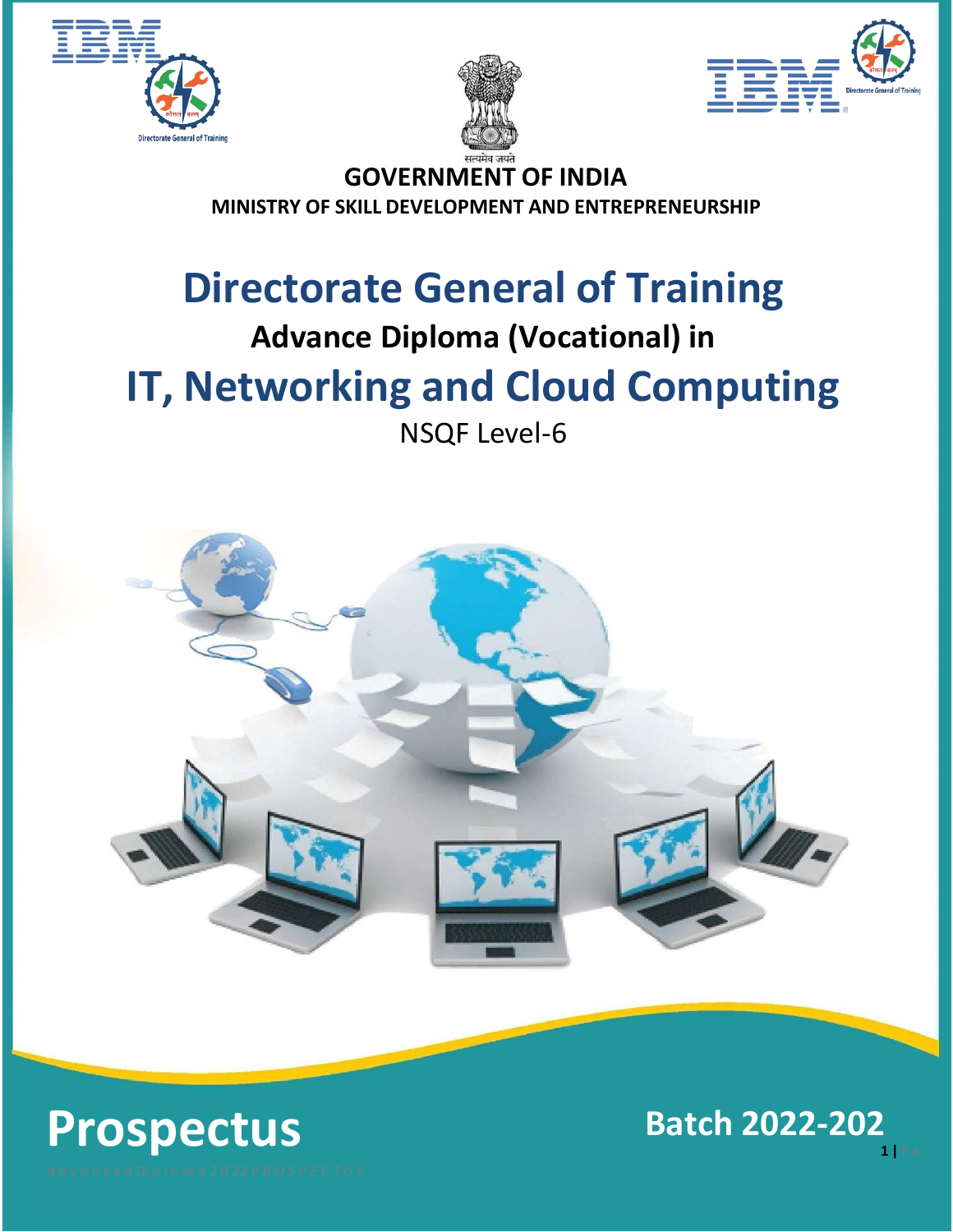## **Content**

### **ABBREVATIONS**

| <b>AICET</b> | All India Common Entrance Test                 |
|--------------|------------------------------------------------|
| <b>NSTI</b>  | <b>National Skill Training Institute</b>       |
| <b>NCVT</b>  | <b>National Council of Vocational Training</b> |
| <b>CTS</b>   | <b>Craftsmen Training Scheme</b>               |
| <b>EWS</b>   | <b>Economically Weaker Sections</b>            |
| <b>NTC</b>   | <b>National Trade Certificate</b>              |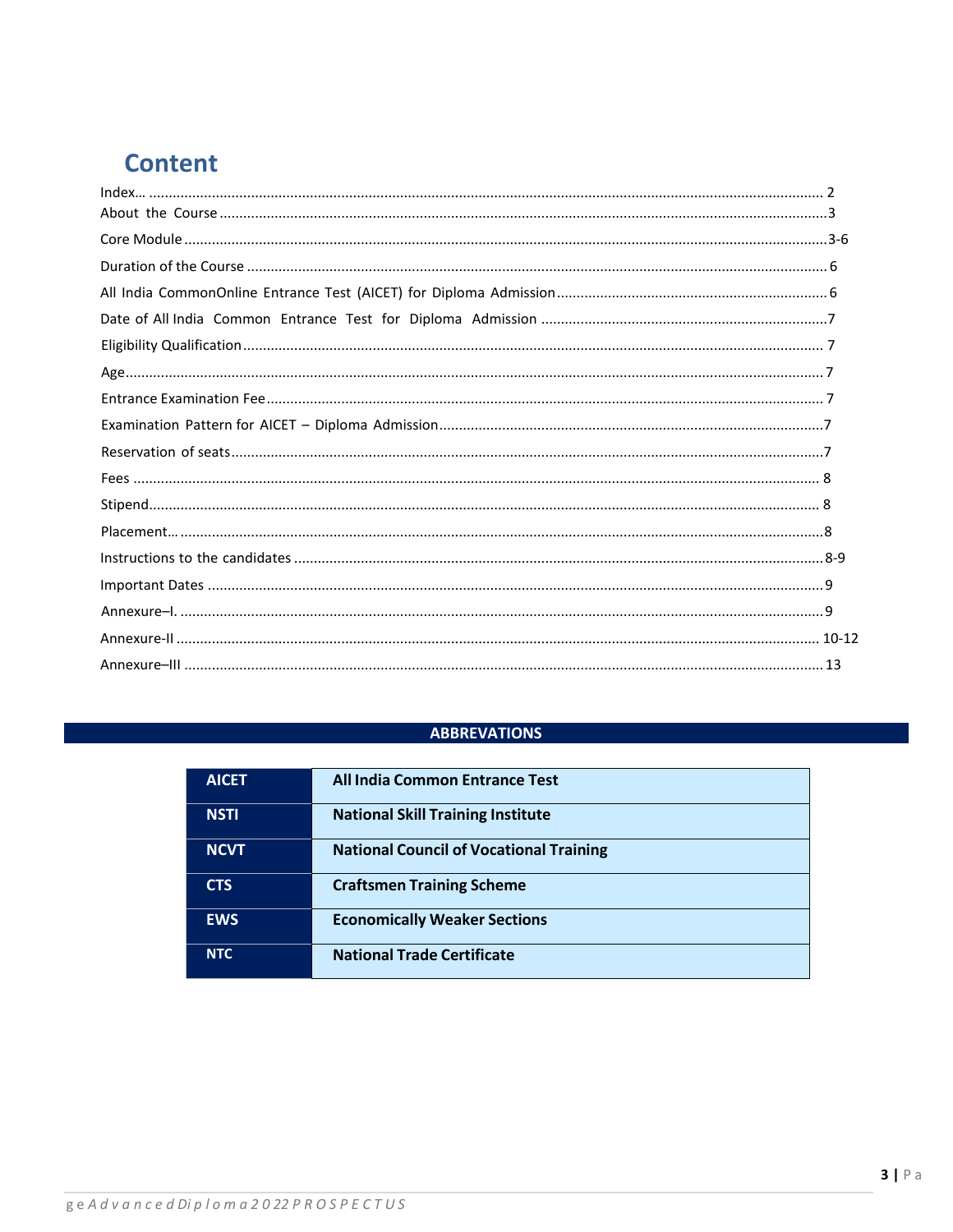



## **Government of India Directorate General of Training Ministry of Skill Development and Entrepreneurship**

## **Advanced Diploma (Vocational) in IT, Networking and Cloud Computing – NSQF**

#### <span id="page-2-0"></span>**About the Course:**

Directorate General of Training (DGT) under Ministry of Skill Development & Entrepreneurship offers a range of Vocational Training courses catering to the need of different sectors of economy/ Labour market. The Vocational Training Programmes are delivered under aegis of National Council of Vocational Training (NCVT). Craftsman Training Scheme (CTS) and Apprenticeship Training Scheme (ATS) are two pioneer programmes of NCVT for propagating vocational training. Recently DGT has started Technical Diplomas for different streams and primarily implemented at DGT's field institutes, ie., National Skill Training Institutes and planned to expand to State Directorates in future.

IT, Networking and Cloud Computing course is very much essential in the current scenario due to a lot of demand in software industries where every industry is using cloud as base. After passing the training programme, the trainee will be awarded Technical Diploma by NCVT which has worldwide recognition.

## **A Candidate who has completed this course can: -**

- Pursue higher technical education like BE/B. Tech, MCA
- Start their own enterprise on cloud maintenance, computer hardware maintenance
- Apply for jobs in Industry as system technician, cloud developer, web designer and trainers.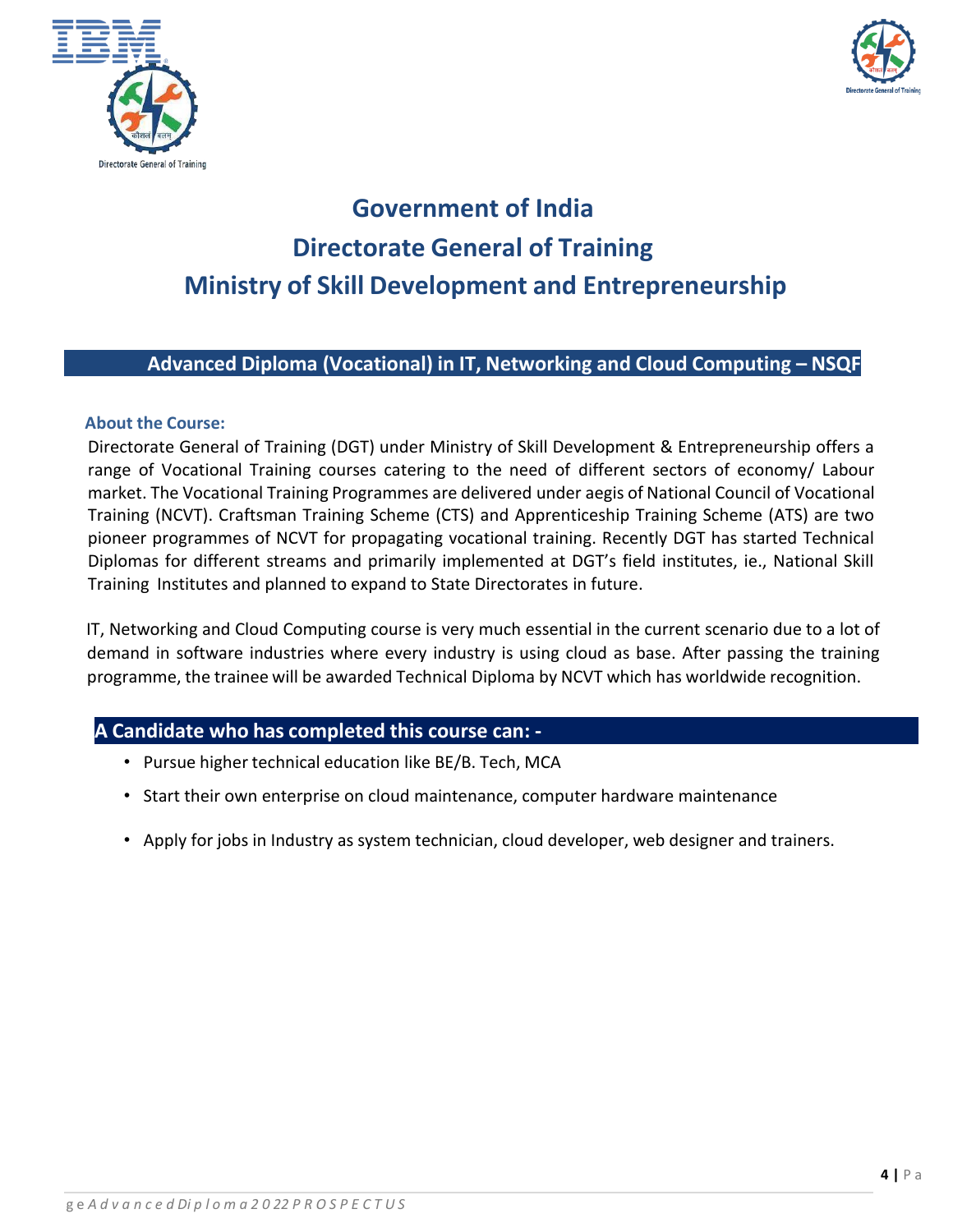



## **Core Modules:-**

| <b>Module</b>                                   | <b>Duration</b><br>(Hours) |                                    |
|-------------------------------------------------|----------------------------|------------------------------------|
| Core Module 1 - Computer Hardware Maintenance   | 320                        |                                    |
| Core Module 2 - Computer Networking             | 320                        |                                    |
| Core Module 3 - Web Designing                   | 320                        |                                    |
| Core Module 4 - Web Development                 | 320                        |                                    |
| Core Module 5 - Business Data Analytics         | 320                        |                                    |
| Elective Module 1 - Cloud Application Developer | 320                        | Only 2 modules out of 3to be taken |
| Elective Module 2 - Cloud Enterprise Developer  | 320                        |                                    |
| Elective Module 3 - Web Development using Java  | 320                        |                                    |
| On-the-Job Training                             | 800                        |                                    |
| <b>Employability Skills</b>                     | 160                        |                                    |
| <b>Total</b>                                    | 3200                       |                                    |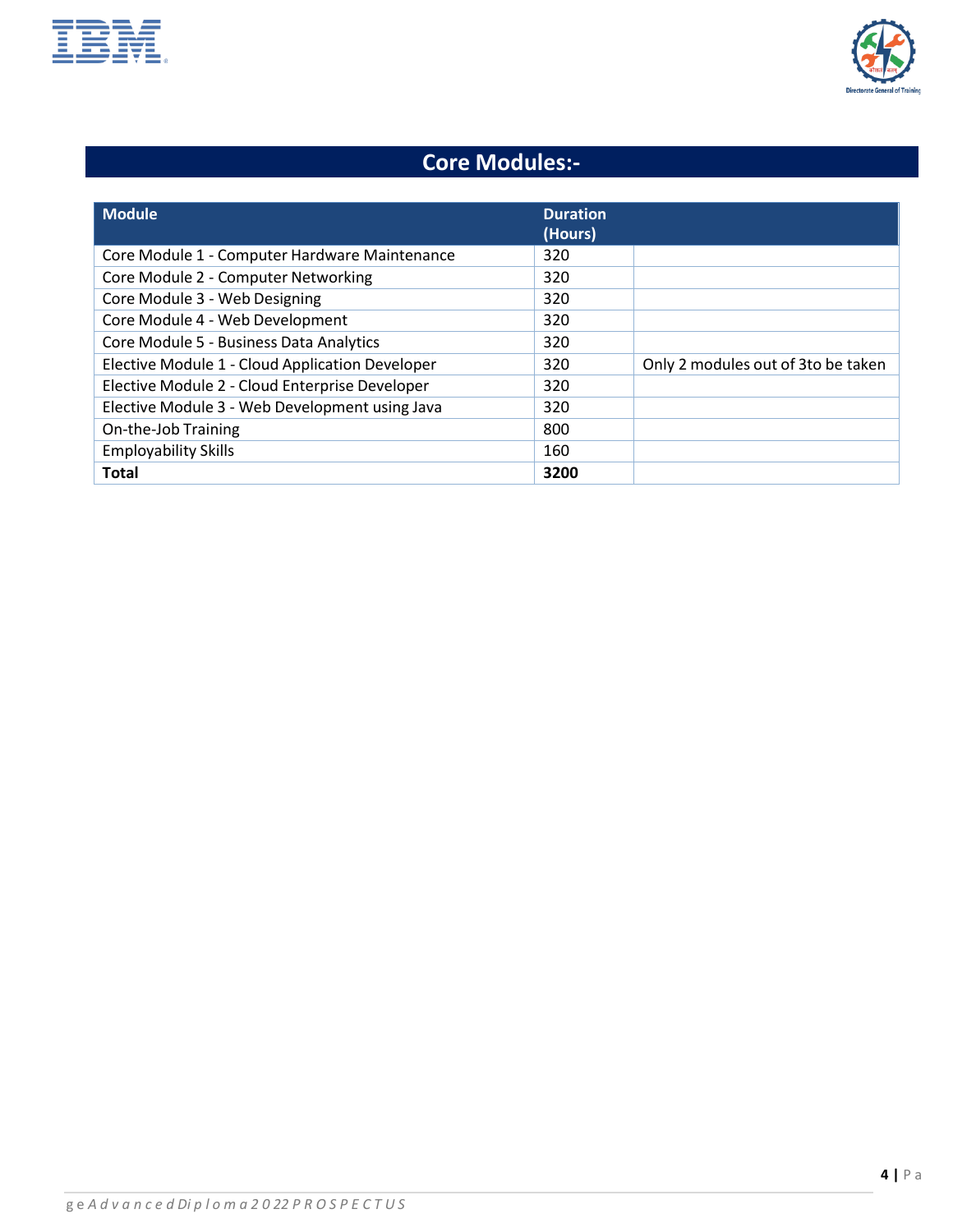





## ▪ **Computer Hardware Maintenance**

- Safety
- Disassemble and assemble Personal Computer (PC)
- Troubleshoot Input and Output devices Using cables and connectors effectively.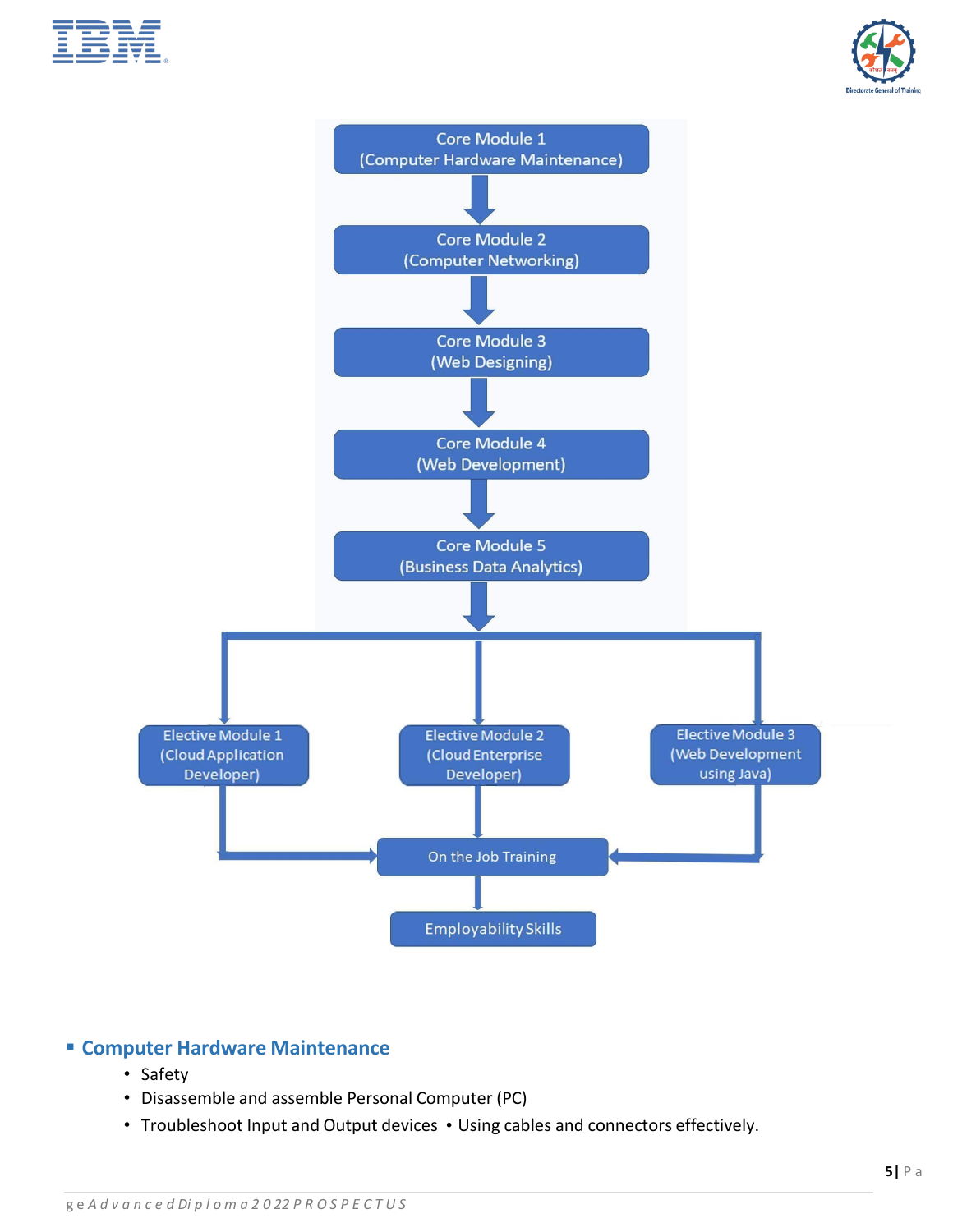



- Install operating systems Windows and Linux
- Create document, spread sheets and make presentations using open office.
- Customize PC in Windows and Linux environment.
- Will manage Device manager and Task manager in Window/Linux environment
- Secure PC with antivirus, maintain Hardware components of PC.

#### ▪ **Computer Networking**

- Basic computer network technology
- Data Communications System and its components
- Types of network topologies and protocols.
- Enumerate the layers of the OSI model and TCP/IP
- Explain the function(s) of each layer.
- Diploma in IT, Networking and Cloud identify the different types of network devices.
- Understand and build their functions within a network the skills of sub netting and routing mechanisms.
- Understand the basic protocols of computer networks, and how they can be used to assist in network design and implementation. Understand Client server concepts.

#### ▪ **Web Designing**

- how to create simple web pages using HTML
- Create Styles of web pages using CSS C 5 create own account in cloud and launch and track no. of visitors
- Host in Amazon web server Embedded database with different web pages using Mongo DB Design and develop dynamic websites with PHP
- make websites, web servers, game frameworks, desktop and CLI (Command Language Interpreter) applications, and IDE using Python

#### ▪ **Web Development**

- In thismodule the trainee will be able to Create an interactive website using any ofthe mentioned development language.
- Integrate application with database.
- Create multimedia applications by using authoring tools
- Gain familiarity with a very convenient, flexible server front end scripting language HTML 5 and CSS.
- Get exposed to programming concepts of JAVA.
- Use of HTML and CSS for structuring and styling of the webpage
- Enhance their build website by storing and using customer data to generate dynamic page content using PHP.

### ▪ **Business Data Analytics**

- In this module the trainee will Understand business analytics.
- Develop business intelligence
- Develop graphical representation of data
- Develop cluster analysis and its applications
- Perform data partition method for model evaluation and cross validation
- Data transformation
- Demonstrate important predictive models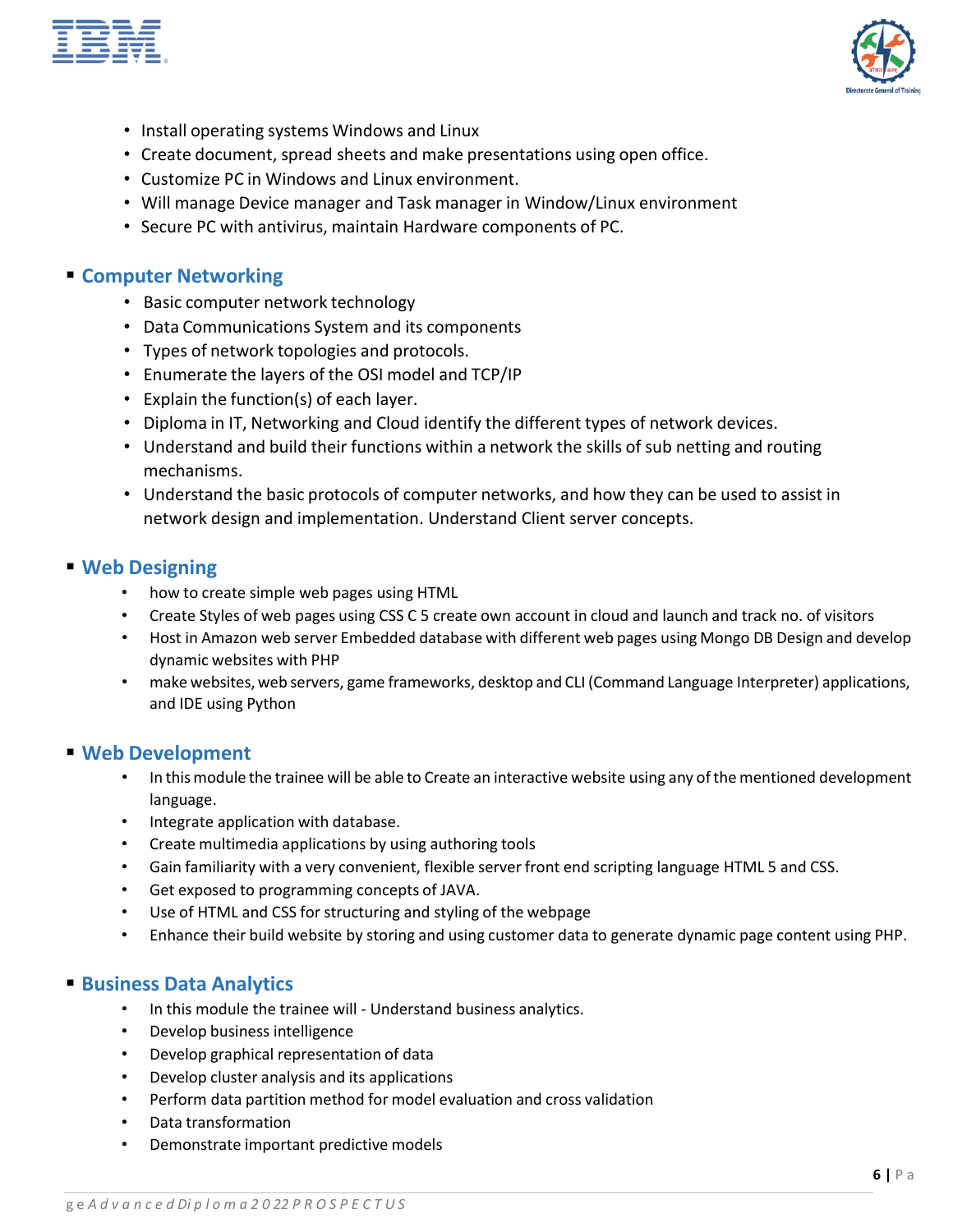



## ▪ **Elective Modules: Cloud Application Developer**

- In this module the trainee will learn to
- Describe the emerging paradigms that are leading to the adoption of cloud computing and its service model.
- Use of Cloud platform and its service.
- Application development on the cloud (using Eclipse, Node.js).
- Working with the WebSphere /Deployment environment

## ▪ **Cloud Enterprise Developer**

- In this module the trainee will learn to Build a web application with the Express framework.
- Use Web Sphere Development Tools to deploy applications to a server.
- Hands-on on Cloud Integration.
- Use cloud tools to monitor, tune, and troubleshoot.

### ▪ **Web Development using Java**

- In this module the trainee will be able to Understand the object-oriented approach in programming.
- Analyze and design computer programs to solve real world problems based on object-oriented principles.
- Develops the Web Pages using java and deploying the pages in Web server.
- Develops database support for Webpages for storing and retrieving of web data.

### ▪ **On the Job Training:**

• In this module the trainees will be working/ training in the Industry for 800 hours. They work as apprentices

/Personnel.

## <span id="page-6-0"></span>**Duration of the Course:**

The course is for two years duration. In the first year there are five core modules each module is credit based and employable. Each module is of 320 hours and is very much independent. In second year, the trainee will be taking two elective modules out of three electives each of 320 hours and will be doing on the job training in Industry for 800 hours. In addition, the trainees will pick up employability skills for 160 hours.

## **All India Common Entrance Test (AICET) for Advanced Diploma (Vocational) Admission:**

DGT conducts All India Common Entrance Test (AICET) in online for admission to Advanced Diploma Course through centralized Counselling. Online applications are invited from candidates who are interested to appear for All India Common Entrance Test (AICET) for this Advanced Diploma Course. The link is given below

## [http://nimionlineadmission.in](http://nimionlineadmission.in/) | [http://dgt.gov.in](http://dgt.gov.in/)

| <b>Examination System</b> | <b>Duration</b> | Date of registration of Application to appear for<br><b>All India Common Entrance Examination</b> |
|---------------------------|-----------------|---------------------------------------------------------------------------------------------------|
| Computer Based test (CBT) | 2 Hrs.          | From 06.04.2022 to 20.04.2022                                                                     |

Advanced Diploma(Vocational) in IT, Networking and Cloud Computing course will be conducted in the Institutes given in **Annexure -II** from June 2022 session: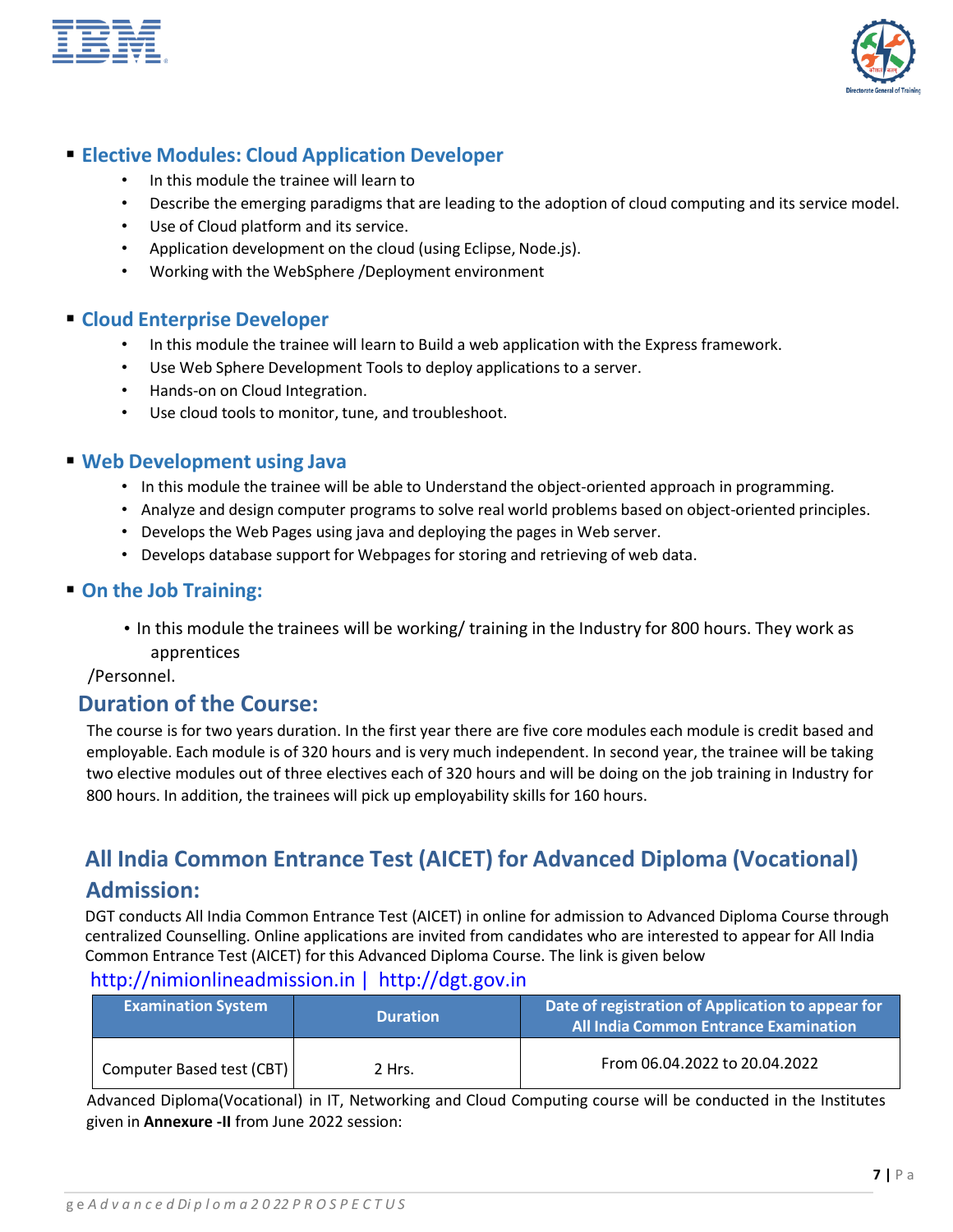



## **Date of All India Common Entrance Test for Diploma Admission: 28.04.2022**

## <span id="page-7-0"></span>**Eligibility qualification:**

X/XII Std pass with NTC (NCVT certificate) in any trade of one year or Two-year with minimum 60%marks/First Class. Candidates pursuing CTS, in NSTI / ITI who have appeared or appearing in their final exams can also apply, provided they should have scored minimum of 60% marks in their CTS trade. In case of not satisfying the minimum 60% marks they will not be allowed to continue the course.

OR

XII Std pass with minimum 60% marks/First Class

OR

X std pass with three-year diploma from recognized board and minimum 60% marks/First class in Diploma

OR

Any regular degree from recognized university with minimum 60% marks/First class

## <span id="page-7-1"></span>**Age:**

**Minimum 17 years as on closing date i.e., 20.04.2022**

## <span id="page-7-2"></span>**Entrance Examination Fee:**

**Rs. 500/- for General and all other candidates**

#### **Rs. 300/- for SC / ST / PH / EWS / Women candidates**

Candidates need to remit entrance examination fee **online** using Net Banking/Credit Card/Debit Card

## **Examination Pattern for AICET – All India Council for Technical Education-Diploma Admission**

The online entrance examination will be of two hours' duration and the question papers for the entrance test will

be of the following pattern:

- a) 80% questions of objective type (multiple choice type) of Logical reasoning, Analytical, General Knowledge, English Comprehension etc.
- b) 20% questions of objective type pertaining to Computers /IT.

## <span id="page-7-3"></span>**Reservation of seats:**

Central reservation policy is followed in the admission process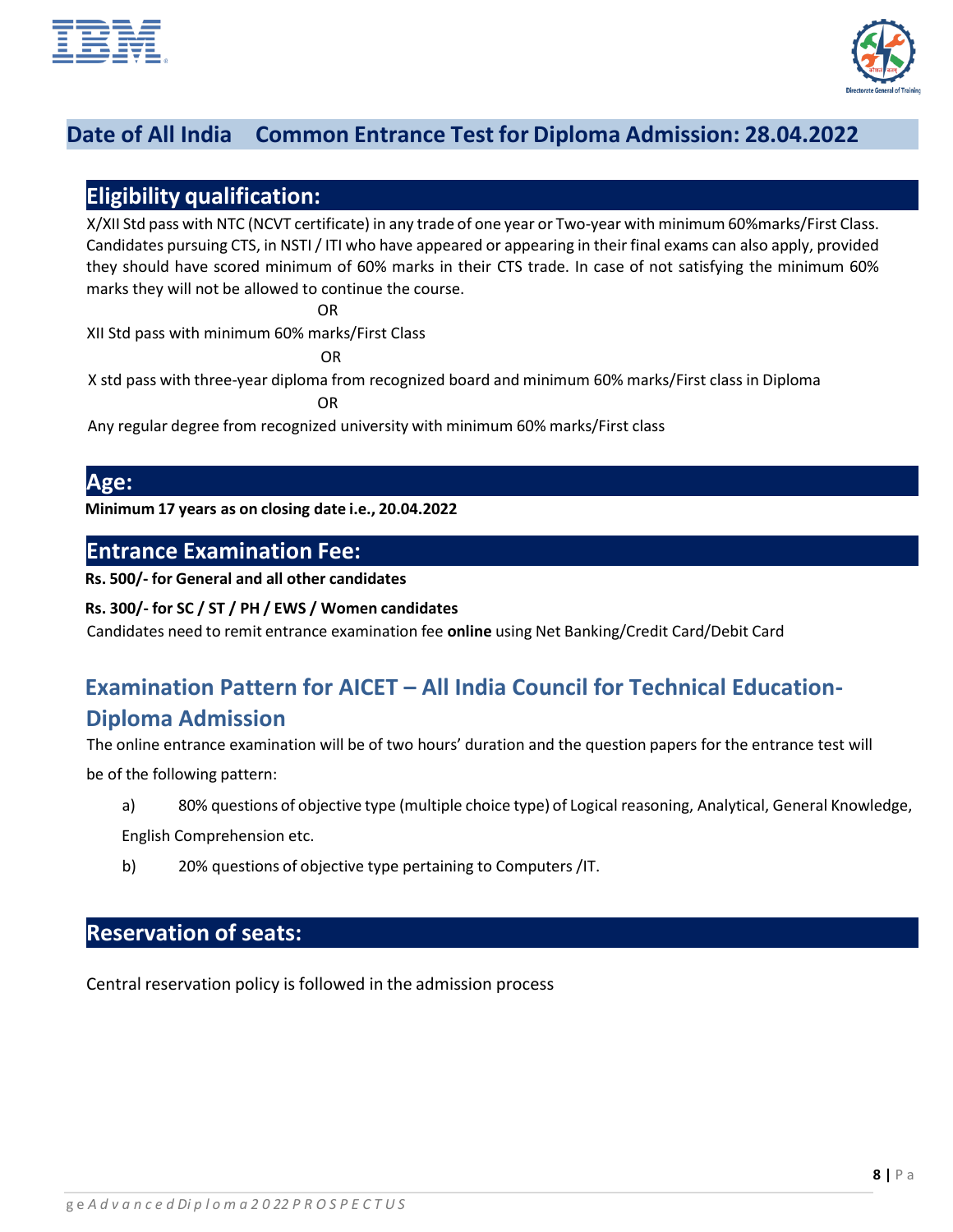



## <span id="page-8-0"></span>**Fees:**

#### General Fee Structure

| <b>Particulars</b>                | <b>Unreserved and OBC Category</b>               | SC/ST                                           |
|-----------------------------------|--------------------------------------------------|-------------------------------------------------|
| <b>Registration Fee</b>           | Rs. 200/- per semester                           | Nil                                             |
| <b>Admission Fee</b>              | Rs. 300/- per semester                           | Rs. 60/- per semester                           |
| <b>Tuition Fee</b>                | RS. 900/- per semester at Rs.<br>150/- per month | RS. 300/- per semester at Rs. 50/-<br>per month |
| <b>Examination Fee</b>            | Rs. 200/- per semester*                          | Rs. 50/- per semester*                          |
| Caution Deposit (Refundable)      | Rs. 500/-                                        | Rs. 500/-                                       |
| Library Deposit (Refundable)      | Rs. 100/-                                        | Rs. 100/-                                       |
| <b>Total for Non-Hostellers</b>   | Rs. 2200/-                                       | Rs. 1010/-                                      |
| <b>Hostel Rent</b>                | Rs. 600/- (100 per month)                        | Rs. 600/- (100 per month)                       |
| <b>Hostel Service Charges</b>     | Rs. 100/- for six months                         | Rs. 100/- for six months                        |
| Hostel Caution Money (Refundable) | Rs. 125/-                                        | Rs. 125/-                                       |
| <b>Total for Hostellers</b>       | Rs. 3025/-                                       | Rs. 1835/-                                      |
| Gymkhana Fee                      | Rs. 50/- per semester                            | Rs. 50/- per semester                           |

\**For each attempt*

## **Stipend provided by the IBM:**

|     | <b>TRAINING PERIOD</b>                                                                                           |
|-----|------------------------------------------------------------------------------------------------------------------|
|     | Rs.3000/- per month for all the students during the training period.                                             |
|     | <b>INTERNSHIP PERIOD</b>                                                                                         |
|     | Rs.15000/- per month for top 70 students based on the merit during face to<br>face internship at IBM, Bengaluru. |
| ii. | Rs. 5000/- per month for the remaining students for remote Internship at IBM<br>or with third party/partners.    |

## <span id="page-8-1"></span>**Placement:**

IBM and its channel partners will provide the placement support to students post completion of the course, Placement will be based on overall performance and merit during the course.

## <span id="page-8-2"></span>**Instructionsto the candidates:**

- 1. The link for online application will be available at: [http://nimionlineadmission.in](http://nimionlineadmission.in/) or [http://dgt.gov.in](http://dgt.gov.in/)
- 2. The last date for receiving filled online application is **20.04.2022** (till 11.59 PM).
- 3. The hall ticket can be downloaded from http://nimionlineadmission.in by **28.04.2022**.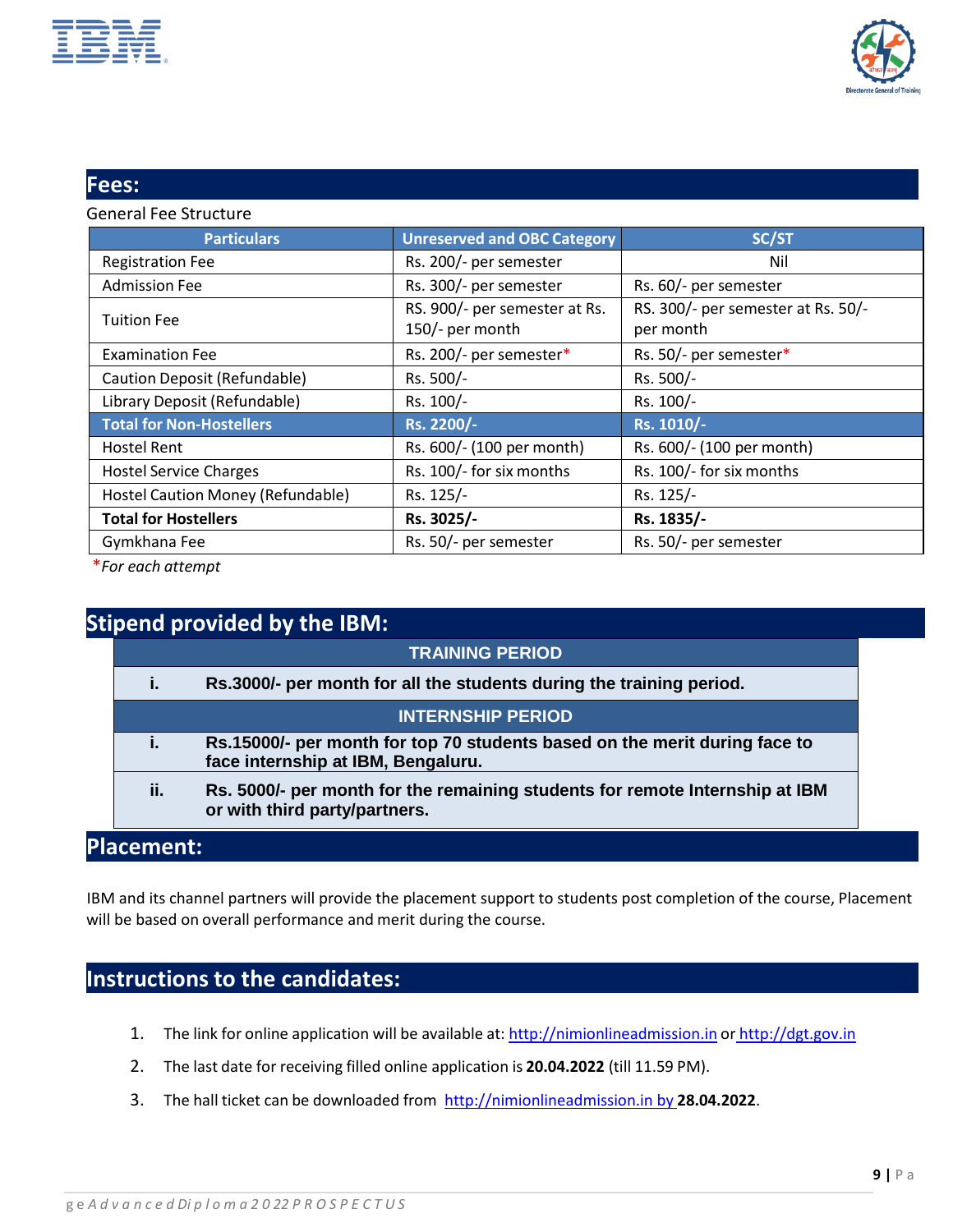



- 4. The candidates are advised to visit the above websites from time to time for latest information (updates) relating to entrance test/admission.
- 5. The eligibility, syllabus for the trades and exam is provided in the website [http://nimionlineadmission.in](http://nimionlineadmission.in/)
- 6. The candidate can select any entrance examination center (mentioned in Annexure-I) as per his/her convenience and indicate his/her preferences. Exam centers might change based on the number of candidates applied for the particular center. If very few candidates have opted for an Exam center, alternate available center will be provided.
- 7. The allotment of seat in an institute will be finalized by respective Institute during counseling solely on the basis of merit (marks secured in the AICET) and as per the choices mentioned by the candidate in his application as well as considering the reservation norms.
- 8. If as per merit, the candidate's preferred seats (choices in application) are not vacant, he will be offered seat wherever available.
- 9. No transfer request for admission will be entertained.
- 10. No direct admission will be entertained in any of the Institutes.

## <span id="page-9-0"></span>**Important Dates:**

| <b>Starting of Online Registration</b>                  | 06.04.2022               |
|---------------------------------------------------------|--------------------------|
| <b>Ending of Online Registration</b>                    | 20.04.2022 at 11.59 PM   |
| <b>Mock Examination</b>                                 | 24.04.2022 to 28.04.2022 |
| Hall Ticket download from website                       | 24.04.2022 to 28.04.2022 |
| <b>Computer Based Exam</b>                              | 28.04.2022               |
| Result Publishing in www.nimionlineadmission.in website | 09.05.2022               |

## **Annexure – I**

## **EXAM CENTRES FOR AICET Diploma Admission – 2022**

<span id="page-9-1"></span>

| 1. Agartala             | 9. Dehradun   | 17.Jodhpur    | 25.Ludhiana    | 33.Shimla     |
|-------------------------|---------------|---------------|----------------|---------------|
| 2. Aizwal               | $10.G$ oa     | 18.Jammu      | 26.Mumbai      | 34.Srinagar   |
| 3. Allahabad            | 11.Guwahati   | 19.Jamshedpur | 27. Noida      | 35.Trichy     |
| 4. Bengaluru            | 12.Haldwani   | 20.Kanpur     | 28. Panipat    | 36.Trivandrum |
| 5. Bhubaneshwar         | 13. Hyderabad | 21.Kavaratti  | 29.Patna       | 37.Tura       |
| 6. Calicut              | 14.Indore     | 22.Kohima     | 30. Port Blair | 38. Vadodara  |
| 7. Chennai              | 15.Itanagar   | 23.Kolkata    | 31.Puducherry  | 39. Vaizag    |
| 8. Dadra & Nagar Haveli | 16. Jaipur    | 24.Leh        | 32.Rajpura     | 40. Vijaywada |

#### *Note: Exam centers might change based very few candidates have opted for an Exam on the number of candidates applied for the particular center. If center, alternate nearby center will be provided.*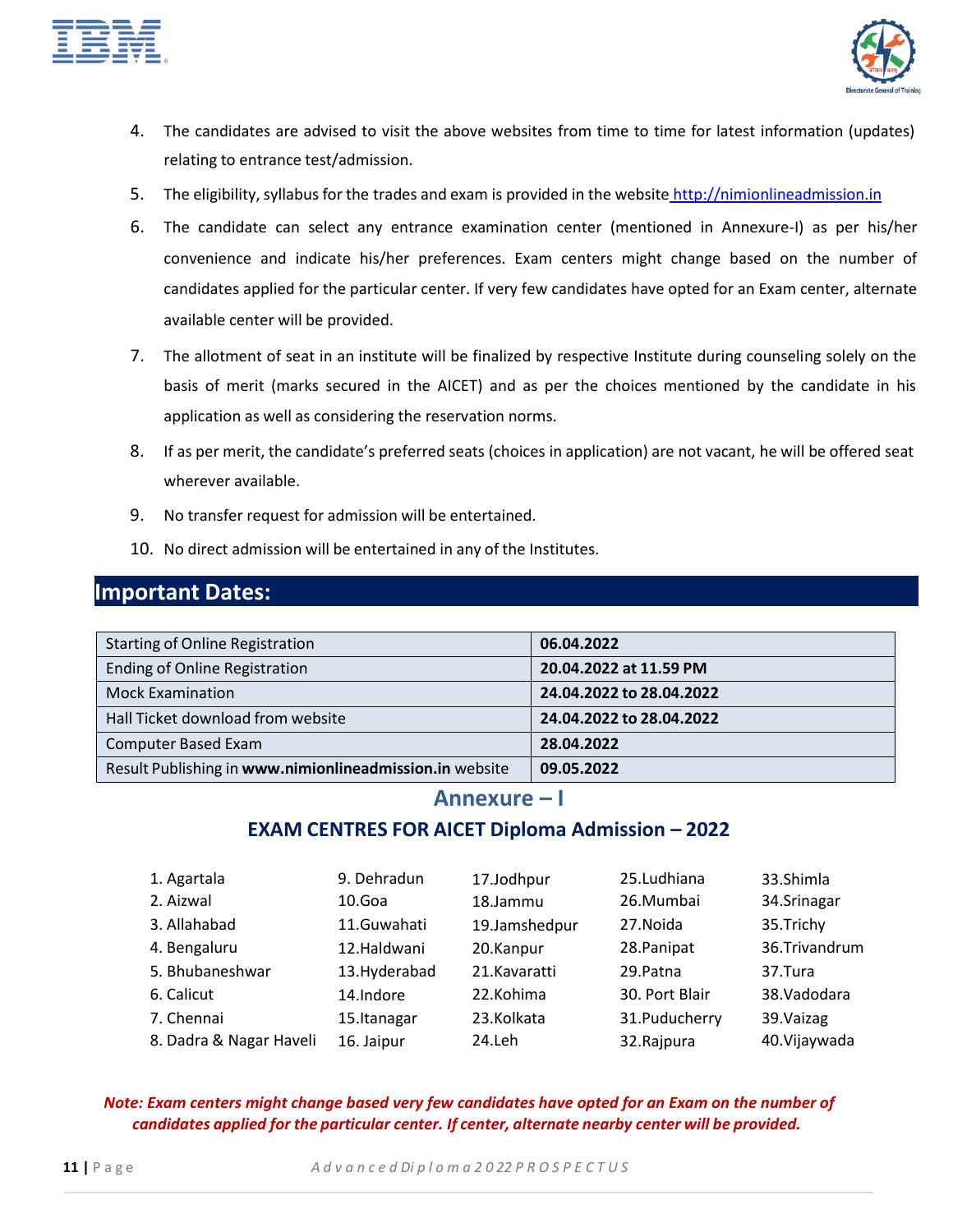<span id="page-10-0"></span>



## **Annexure–II**

## **LIST OF NSTI'S CONDUCTING ADVANCED DIPLOMA (VOCATIONAL) COURSE**

| <b>SI No</b>   | <b>Name of the Institute</b>                                                             | <b>Units</b>   | <b>Address</b>                                                                                                | <b>Contact Number</b>                                              |
|----------------|------------------------------------------------------------------------------------------|----------------|---------------------------------------------------------------------------------------------------------------|--------------------------------------------------------------------|
| $\mathbf 1$    | <b>National Skill Training</b><br>Institute, NSTI(W)<br>Allahabad                        | $\mathbf{1}$   | 6, New Katra Road, Allahabad-<br>211002, Uttar Pradesh                                                        | 0532-2971803, 8130641585,<br>9451451491                            |
| $\mathbf{2}$   | <b>National Skill Training</b><br>Institute, (NSTI) campus-I<br>Bengaluru                | $\overline{2}$ | Outer Ring Road of Tumkur<br>Road, Yeshwanthpur,<br>Bengaluru560022                                           | 080-23371209, 9945719225,<br>9945778353                            |
| $\mathbf{3}$   | <b>National Skill Training</b><br>Institute (NSTI-W)<br>Bengaluru                        | $\mathbf{1}$   | Lakkasandra, Hombegowda Nagar,<br>Bengaluru-560029, Karnataka                                                 | 080-26561955, 9895538991                                           |
| 4              | <b>National Skill Training</b><br>Institute (NSTI)<br><b>Bhubaneswar</b>                 | $\overline{2}$ | NSIC Building, 5th Floor, IDCO Plot<br>No. 06, Mancheswar Industrial<br>Estate, Bhubaneswar-751010,<br>Odisha | 0674-2974498/2974438,<br>8260739057, 9830742749                    |
| $5\phantom{.}$ | <b>National Skill Training</b><br>Institute (NSTI) Calicut                               | $\mathbf{1}$   | Govindapuram PO, Eravathukunnu,<br>Calicut-673016, Kerala                                                     | 0495-2742500, 9958544082,<br>8547639921, 9447532697                |
| 6              | <b>National Skill Training</b><br>Institute (NSTI) Chennai                               | 1              | CTI Campus, No.10, Alandur<br>Road, Guindy Industrial Estate,<br>Guindy, Chennai-600032, Tamil<br>Nadu        | 044-22501211, 9448105633,<br>8667863511, 7904231646,<br>9677280495 |
| $\overline{7}$ | <b>National Skill Training</b><br>Institute (NSTI) Dehradun                              | $\mathbf{1}$   | Green Park, Niranjanpur, Post Office<br>Majra, Dehradun-248001                                                | 0135-2629310, 8750034390,<br>8948005590                            |
| 8              | <b>National Skill Training</b><br>Institute (NSTI) Howrah                                | 1              | NSTI Kolkata, Dasnagar,<br>Howrah711105                                                                       | 033-26531225, 9440329008,<br>863904609                             |
| 9              | <b>National Skill Training</b><br>Institute (NSTI-V)<br>Vidyanagar campus,<br>Hyderabad  | $\mathbf{1}$   | Vidyanagar, Opposite Shivam,<br>Hyderabad-500007                                                              | 040-27428058/27428606,<br>7977886200, 9391955105                   |
| 10             | <b>National Skill Training</b><br>Institute (NSTI-R)<br>Ramanthapur campus,<br>Hyderabad | 1              | Uppal Road, Ramanthapur,<br>Telangana, Hyderabad-500013                                                       | 040-27037266/27038982,<br>9989297096, 9901001184                   |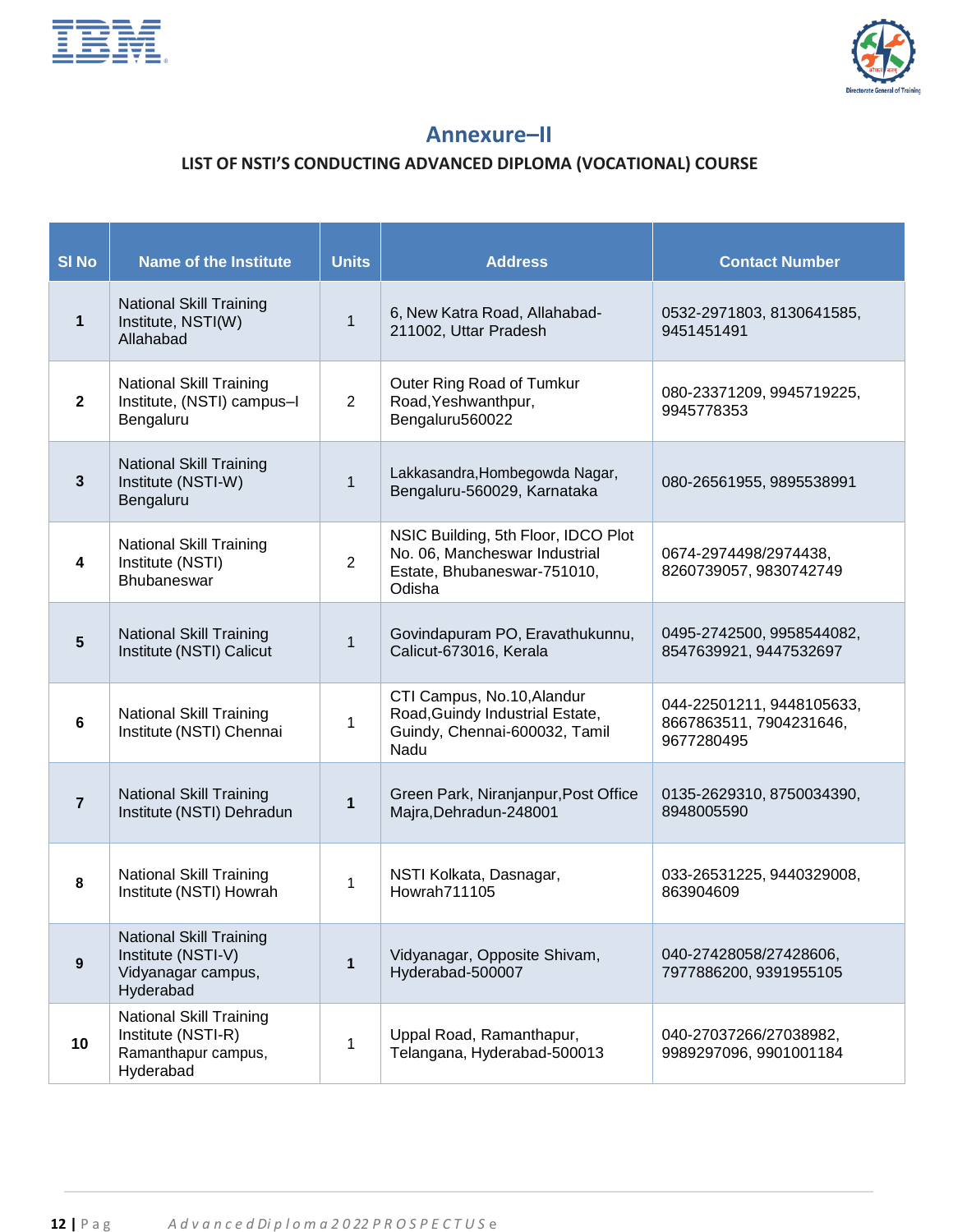| the contract of the contract of the contract of the contract of the contract of                                                                                                                                                      |  |
|--------------------------------------------------------------------------------------------------------------------------------------------------------------------------------------------------------------------------------------|--|
| the control of the control of the control of the control of                                                                                                                                                                          |  |
| the control of the control of the control of the control of the control of                                                                                                                                                           |  |
| <u>in the company's proposal and the company of the company of the company of the company of the company of the company of the company of the company of the company of the company of the company of the company of the company</u> |  |
| ______                                                                                                                                                                                                                               |  |
| the contract of the contract of the contract of the contract of the contract of the contract of the contract of                                                                                                                      |  |
| the contract of the contract of the contract of the contract of the contract of                                                                                                                                                      |  |
| ______                                                                                                                                                                                                                               |  |



| 11 | <b>National Skill Training</b><br>Institute (NSTI-W) Indore               | $\mathbf{1}$   | Sukliya Road, Nanda Nagar,<br>Indore452011, Madhya Pradesh                                          | 0731-2550105, 8722958213,<br>9739266816                                |
|----|---------------------------------------------------------------------------|----------------|-----------------------------------------------------------------------------------------------------|------------------------------------------------------------------------|
| 12 | <b>National Skill Training</b><br>Institute NSTI(W) Jaipur                | 1              | Opposite Kendriya Vidyalaya No. 03,<br>Jhalana Doongri, Jaipur-302017,<br>Rajasthan                 | 0141-2702430, 8902757107,<br>8527641362, 9968695597                    |
| 13 | <b>National Skill Training</b><br>Institute (NSTI) Jodhpur                | $\mathbf{1}$   | Heavy Industrial Area, Phase II,<br>Basni, Jodhpur-342005, Rajasthan                                | 9412084349, 9414294502                                                 |
| 14 | <b>National Skill Training</b><br>Institute (NSTI) Kanpur                 | 1              | NSTI KANPUR, Udyog Nagar, Near<br>CTI Chouraha, Sanjay Nagar,<br>Kanpur-208022, Uttar Pradesh       | 0512-2225340/2296088                                                   |
| 15 | <b>National Skill Training</b><br>Institute For Women<br>(NSTIW)- Kolkata | $\mathbf{1}$   | CP-16, Salt Lake City, Sector-5,<br><b>Kolkata-700091</b>                                           | 033-23673673, 9594216965,<br>9903815587                                |
| 16 | <b>National Skill Training</b><br>Institute (NSTI) Ludhiana               | 1              | Gill Road, Ludhiana-141003                                                                          | 0161-2501871/2490187,<br>9414148915                                    |
| 17 | <b>Skill</b><br>National<br>Training<br>Institute NSTI Mumbai             | $\mathbf{1}$   | V. N. Purav Marg, Opp. Priyadarshini<br>(RCF), Chunabhatti,<br>Sion, Mumbai400022                   | 022-24053560,<br>8197536843,9848007337,<br>9892069813                  |
| 18 | <b>National Skill Training</b><br>Institute (NSTI-W) Mumbai               | $\mathbf{1}$   | Kashinath Dhuru Marg, Agar Bazar,<br>Dadar (W), Mumbai-400028                                       | 022-24223962, 8197536843,<br>9848007337, 9892069813                    |
| 19 | <b>National Skill Training</b><br>Institute (NSTI-W) Noida                | $\overline{2}$ | D-1, Block D, Sector-1 Noida<br>(U.P.)201301                                                        | 0120-2535266, 6378784177,<br>9015983271                                |
| 20 | <b>National Skill Training</b><br>Institute (NSTI-W) Panipat              | 1              | Main G.T. Road, Near NFL<br>Township, Panipat-132103<br>(Haryana)                                   | 0180-2668444/2668445/2661044,<br>9811942877, 9728284243,<br>7988825903 |
| 21 | <b>National Skill Training</b><br>Institute (NSTI-W) Patna                | $\mathbf{1}$   | Govt. Women ITI Campus, Third<br>floor, Digha Ghat, Patna-800011                                    | 0612-2567333, 9717253929,<br>9462277778,7303808491                     |
| 22 | <b>National Skill Training</b><br>Institute (NSTI-W)<br>Trivandrum        | 1              | National Skill Training Institute for<br>Women, Kazhakkoottam,<br>Thiruvananthapuram, Kerala-695582 | 0471-2418391,<br>7760769897,995979196,<br>9995482802, 8885830994       |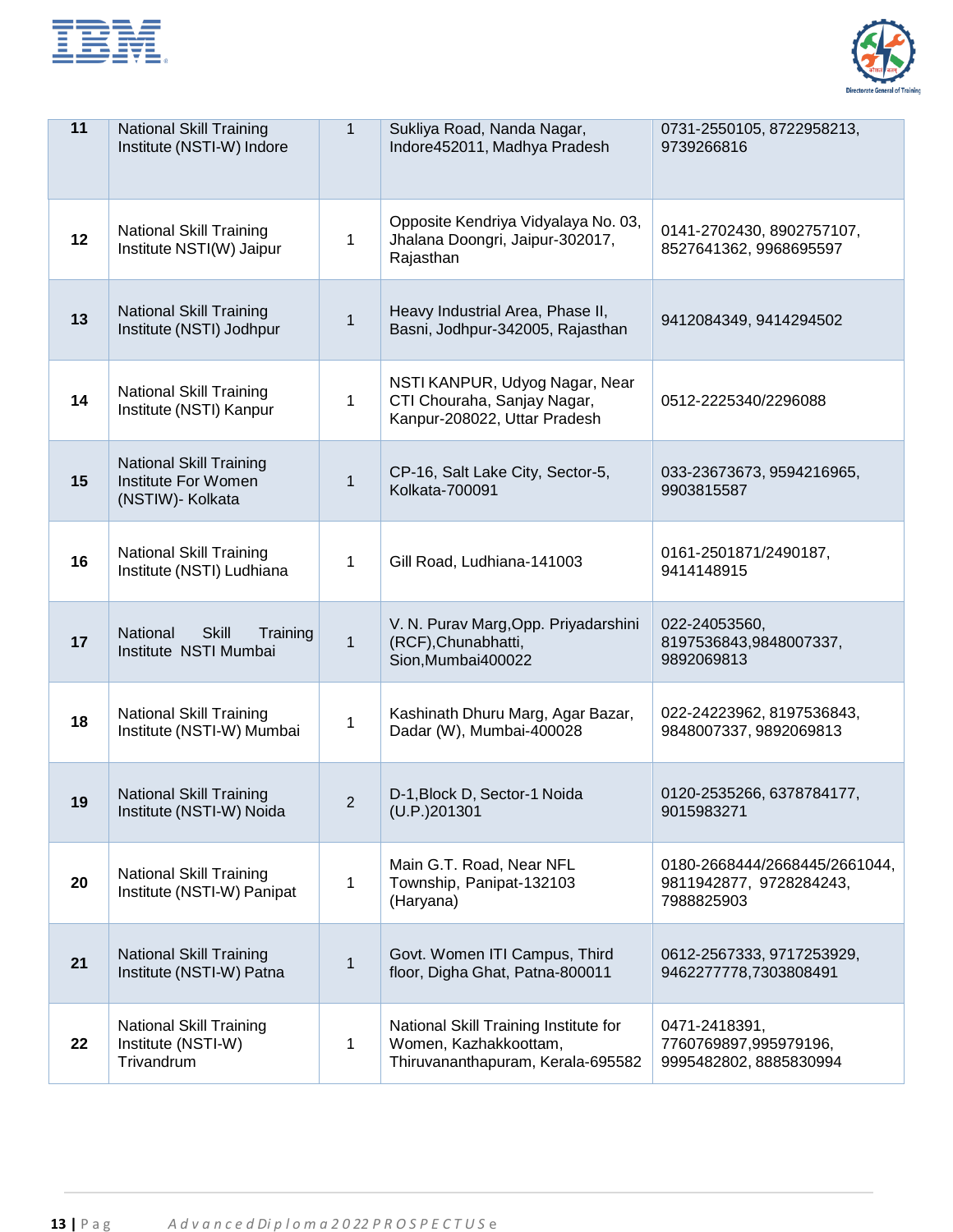



| 23 | <b>National Skill Training</b><br>Institute (NSTI-W) Tura        | Dakopgre, TuraWest Garo<br>Hills, Meghalaya-794101      | 03651-232393, 9838446290,<br>7005396460,8014082640 |
|----|------------------------------------------------------------------|---------------------------------------------------------|----------------------------------------------------|
| 24 | <b>National Skill Training</b><br>Institute (NSTI-W)<br>Vadodara | Shanti<br>Tarsali.<br>Nagar,<br>Vadodara390009, Gujarat | 0265-2642678, 6200786857,<br>9904838465            |

## **Annexure – III Amenities available in NSTI campus**

<span id="page-12-0"></span>

| Sno                     | <b>Name of the</b><br><b>Institute</b> | <b>Hostel</b> |              | <b>Mes</b><br>$\mathsf{s}$ | Wi-Fi        | <b>Bank / ATM</b>                                                          | <b>Cantee</b><br>$\mathsf{n}$ | Library    | <b>Recreat</b><br>ion Hall | <b>Gymk</b><br>hana |
|-------------------------|----------------------------------------|---------------|--------------|----------------------------|--------------|----------------------------------------------------------------------------|-------------------------------|------------|----------------------------|---------------------|
|                         |                                        | <b>Men</b>    | <b>Women</b> |                            |              |                                                                            |                               |            |                            |                     |
| $\mathbf{1}$            | NSTI-W,<br><b>Allahabad</b>            | $\pmb{\chi}$  | $\pmb{\chi}$ | $\sqrt{ }$                 | $\sqrt{ }$   | <b>Outside</b><br><b>Campus</b>                                            | $\mathbf{x}$                  | $\sqrt{ }$ | $\sqrt{ }$                 | $\sqrt{ }$          |
| $\overline{2}$          | <b>NSTI, Bengaluru</b>                 | $\sqrt{ }$    | $\sqrt{ }$   | $\sqrt{ }$                 | $\sqrt{ }$   | <b>Outside</b><br><b>Campus</b>                                            | $\sqrt{ }$                    | $\sqrt{ }$ | $\sqrt{ }$                 | $\sqrt{ }$          |
| 3                       | NSTI-W,<br><b>Bengaluru</b>            | $\mathbf{x}$  | $\sqrt{ }$   | $\sqrt{ }$                 | $\sqrt{ }$   | $\pmb{\chi}$                                                               | $\sqrt{ }$                    | $\sqrt{ }$ | $\sqrt{ }$                 | $\sqrt{ }$          |
| $\overline{\mathbf{4}}$ | NSTI,<br><b>Bhubaneswar</b>            | $\pmb{\chi}$  | $\pmb{\chi}$ | $\mathbf{x}$               | $\sqrt{ }$   | $\pmb{\chi}$                                                               | $\mathbf{x}$                  | $\sqrt{ }$ | $\sqrt{ }$                 | $\mathbf{x}$        |
| 5                       | <b>NSTI, Calicut</b>                   | $\sqrt{ }$    | $\sqrt{ }$   | $\sqrt{ }$                 | $\sqrt{ }$   | $\pmb{\chi}$                                                               | $\mathbf{x}$                  | $\sqrt{ }$ | $\pmb{\chi}$               | $\sqrt{ }$          |
| $6\phantom{1}$          | NSTI, Chennai                          | $\sqrt{ }$    | $\sqrt{ }$   | $\sqrt{ }$                 | $\sqrt{ }$   | <b>Bank Inside</b><br><b>Campus</b><br><b>ATM Outside</b><br><b>Campus</b> | $\sqrt{ }$                    | $\sqrt{ }$ | $\sqrt{ }$                 | $\sqrt{ }$          |
| $\overline{7}$          | NSTI, Dehradun                         | $\sqrt{ }$    | $\pmb{\chi}$ | $\sqrt{ }$                 | $\sqrt{ }$   | <b>Outside</b><br><b>Campus</b>                                            | $\mathbf{x}$                  | $\sqrt{ }$ | $\sqrt{ }$                 | $\sqrt{ }$          |
| 8                       | <b>NSTI, Howrah</b>                    | $\sqrt{ }$    | $\sqrt{ }$   | $\sqrt{ }$                 | $\sqrt{ }$   | $\sqrt{ }$                                                                 | $\sqrt{ }$                    | $\sqrt{ }$ | $\pmb{\chi}$               | $\sqrt{ }$          |
| 9                       | NSTI-V,<br><b>Hyderabad</b>            | $\sqrt{ }$    | $\pmb{\chi}$ | $\sqrt{ }$                 | $\sqrt{ }$   | $\pmb{\chi}$                                                               | $\sqrt{ }$                    | $\sqrt{ }$ | $\sqrt{ }$                 | $\sqrt{ }$          |
| 10                      | NSTI-R,<br><b>Hyderabad</b>            | $\sqrt{ }$    | $\sqrt{ }$   | $\pmb{\chi}$               | $\pmb{\chi}$ | <b>Outside</b><br><b>Campus</b>                                            | $\mathbf{x}$                  | $\sqrt{ }$ | $\pmb{\chi}$               | $\mathbf{x}$        |
| 11                      | NSTI-W, Indore                         | $\pmb{\chi}$  | $\sqrt{ }$   | $\sqrt{ }$                 | $\sqrt{ }$   | <b>Outside</b><br><b>Campus</b>                                            | $\sqrt{ }$                    | $\sqrt{ }$ | $\sqrt{ }$                 | $\sqrt{ }$          |
| 12                      | NSTI-W, Jaipur                         | $\mathbf{x}$  | $\mathbf{x}$ | $\sqrt{ }$                 | $\sqrt{ }$   | $\mathbf{x}$                                                               | $\sqrt{ }$                    | $\sqrt{ }$ | $\sqrt{ }$                 | $\sqrt{ }$          |
| 13                      | NSTI, Jodhpur                          | X             | $\sqrt{ }$   | $\mathbf{x}$               | $\sqrt{ }$   | <b>Outside</b><br><b>Campus</b>                                            | $\pmb{\chi}$                  | $\sqrt{ }$ | $\sqrt{ }$                 | $\sqrt{ }$          |
| 14                      | <b>NSTI, Kanpur</b>                    | $\sqrt{ }$    | $\sqrt{ }$   | $\sqrt{ }$                 | $\sqrt{ }$   | $\pmb{\chi}$                                                               | $\mathbf{x}$                  | $\sqrt{ }$ | $\sqrt{ }$                 | $\pmb{\chi}$        |
| 15                      | NSTI-W,<br>Kolkata(Salt Lake)          | $\pmb{\chi}$  | $\sqrt{ }$   | $\sqrt{ }$                 | $\sqrt{ }$   | $\pmb{\chi}$                                                               | $\sqrt{ }$                    | $\sqrt{ }$ | $\sqrt{ }$                 | $\sqrt{ }$          |
| 16                      | NSTI, Ludhiana                         | $\sqrt{ }$    | $\mathbf{x}$ | $\sqrt{ }$                 | $\sqrt{ }$   | $\pmb{\chi}$                                                               | $\sqrt{ }$                    | $\sqrt{ }$ | $\sqrt{ }$                 | $\sqrt{ }$          |